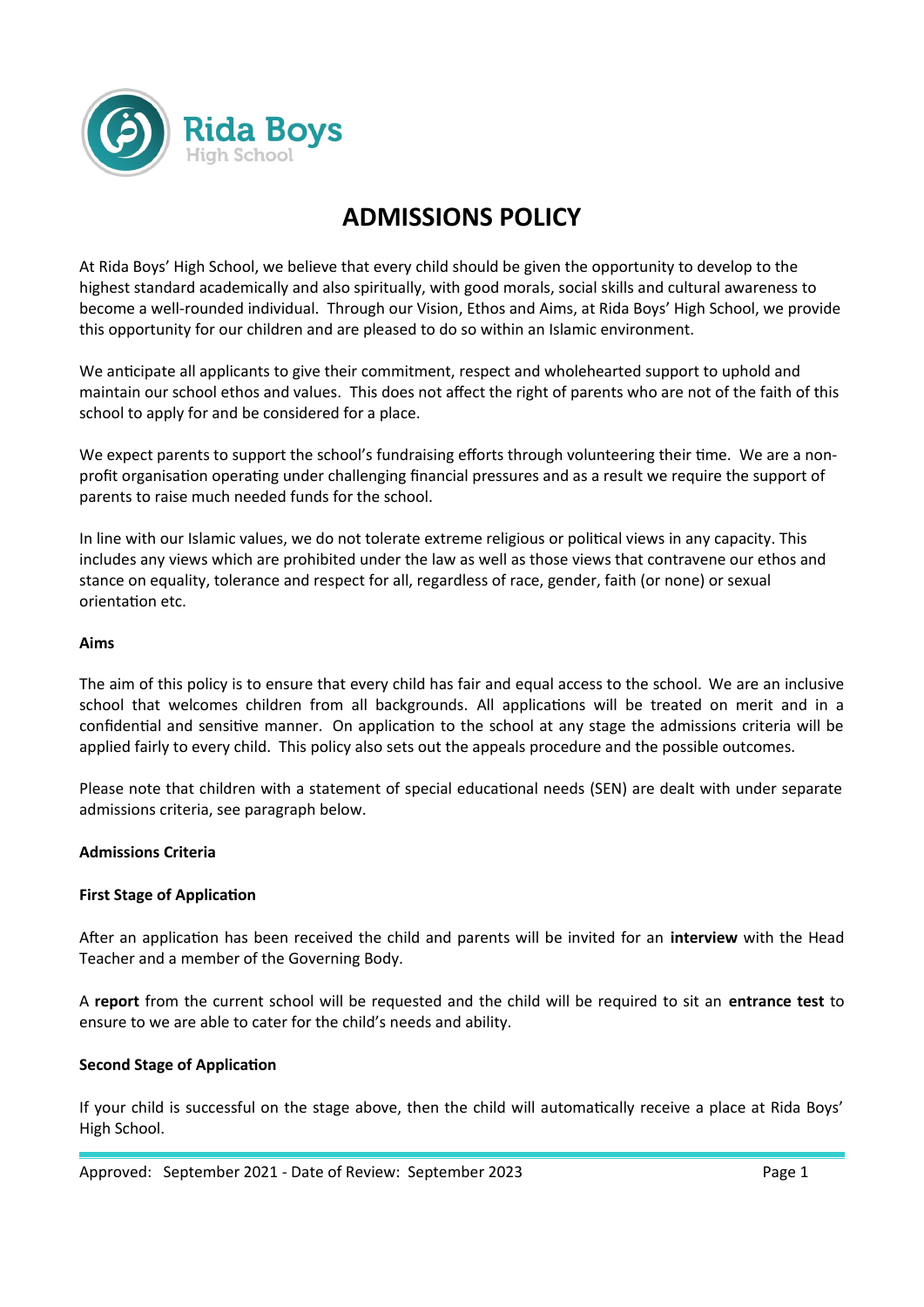# **If there are more successful applicants than places**, the following priority criteria will apply:

- Vicinity/catchment
- Behaviour
- Work ethic and attitude
- Interview parent and child
- Ability
- Siblings

Total points will be used to determine places in each of the six areas outlined above. The weighting of points in each of these areas can be obtained by contacting the school.

If a child is withdrawn from the list or an allocated place is refused or a child is withdrawn halfway through the academic year, she will be put at the back of the waiting list.

#### **Procedure for Admission**

#### **Visiting the School**

- Parents should visit our school before registering their child
- Parents should telephone the school office to book an appointment to be shown around the school.

#### **Registration**

- Parents who wish to apply for a place for their child should complete an Application for Registration form which can be obtained from the School Office or can be completed on the school website.
- The application form should be returned to the office along with an original birth certificate of the child, if completed online birth certificate can be uploaded.
- Applications for Registration must be submitted as early as possible to avoid disappointment
- If the application is successful the school office will send parents an Offer of a Place Letter
- Parents should accept this offer by signing the Acceptance Form and returning it to the school office

#### **Time and Age of Entry**

Children will be admitted to the school at any age or at any time of the year, subject to the availability of a place and the child meeting the required attainment levels and admission criteria at the relevant time.

#### **Class Sizes**

- Our focus is on a quality education and for that reason our class sizes will not exceed 14 children.
- If we do not offer a child a place at the school, it is because to do so would prejudice the education of other children by allowing the numbers of children in the class to exceed our stated maximum class size.